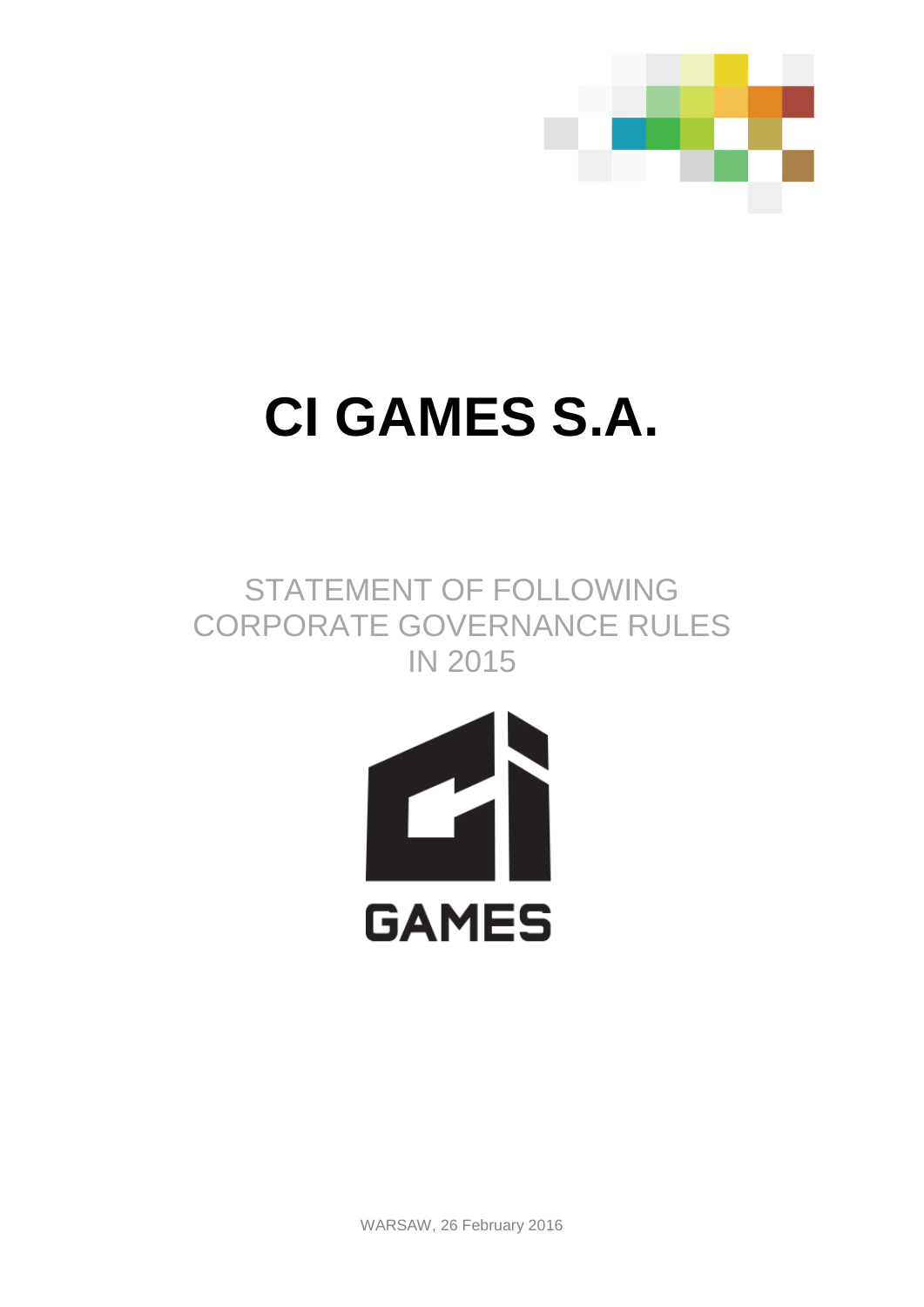# **STATEMENT OF FOLLOWING CORPORATE GOVERNANCE RULES BY CI GAMES S.A. IN 2015**

This Statement of Following Corporate Governance Rules by CI Games S.A. ("**Issuer**", "**Company**") in 2015 was prepared pursuant to Art. 91 para. 5 section 4 of the Regulation of the Minister of Finance of 19 February 2009 on current and periodic information provided by issuers of securities and on conditions under which information required by legal regulations of a third country may be recognised as equivalent (Journal of Laws 2014, 133, uniform text), Resolution of the Management Board of Giełda Papierów Wartościowych w Warszawie S.A. no. 647/2011 of 20 May 2011 and the Commission Recommendation of 9 April 2014 on the quality of corporate governance reporting ("comply or explain" approach) no. 2041/208/EU.

# **I. The corporate governance code followed by CI Games S.A. and locations where the code is available.**

In 2015, the Company followed the corporate governance rules included in the document entitled "Good Practice for SE Listed Companies" ("**Good Practice**"), as adopted by the Resolution of the Board of Giełda Papierów Wartościowych w Warszawie S.A. ("**GPW**") No. 19/1307/2012 of 21 November 2012. The wording of the code is available to the general public on **GPW** website, in the service devoted to the corporate governance at http://www.corp-gov.gpw.pl.

In 2015, the Issuer's Management Board initiated the measures required to ensure strict compliance with the "Good Practice" rules.

#### **II. The scope in which the Company deviated from the above provisions, such provisions and deviation reasons.**

In 2015, the Issuer followed most corporate governance rules included in the "Good Practice" in whole, except for the recommendations and rules specified below which were not followed or were followed in a limited scope:

**a)** Recommendation concerning good practice of listed companies no. 5, included in Section I of Good Practice, referring to the Issuer's payroll policy and the principles of its adoption, determining e.g. the form, structure and value of remuneration payable to members of supervisory and management bodies.

# **Justification:**

The said recommendation is not followed by the Issuer. The remuneration of the Issuer's Supervisory Board members is determined and approved solely by the General Meeting of the Company's Shareholders ("**GMS**"). The remuneration of the Company's Management Board members is determined and approved by the Issuer's Supervisory Board. The Management Board and the Supervisory Board carry out ongoing verification of remuneration payable to the supervisory and management board members to ensure the remuneration structure promoted long-term stability of the Company and matched the current financial standing of the Company.

**b)** Recommendation concerning good practice of listed companies no. 9, included in Section I of Good Practice, referring to the equal participation of women and men in the Companies' management and supervisory functions.

# **Justification:**

The Issuer follows this recommendation in a limited scope. The composition of the Supervisory Board is conditional on the shareholders' decision (i.e. GMS resolution), which cannot be affected by the Issuer, as a general rule, and the Issuer's Management Board composition is determined by the Supervisory Board of the Company. At present, there is one woman in the four-person Management Board and in the five-person Supervisory Board of the Issuer. This stems from the fact that the key criteria for selecting members of the Company's management and supervisory bodies include education, qualifications, competence, professional approach and experience. The candidate's gender is neutral for the decision to select a person for the Company's management and supervisory bodies.

**c)** Recommendation concerning good practice of listed companies no. 12, included in Section I of Good Practice, referring to ensuring the ability to exercise their voting rights in person or by a representative during the General Meeting of Shareholders to shareholders, outside the GMS location, using electronic communication means.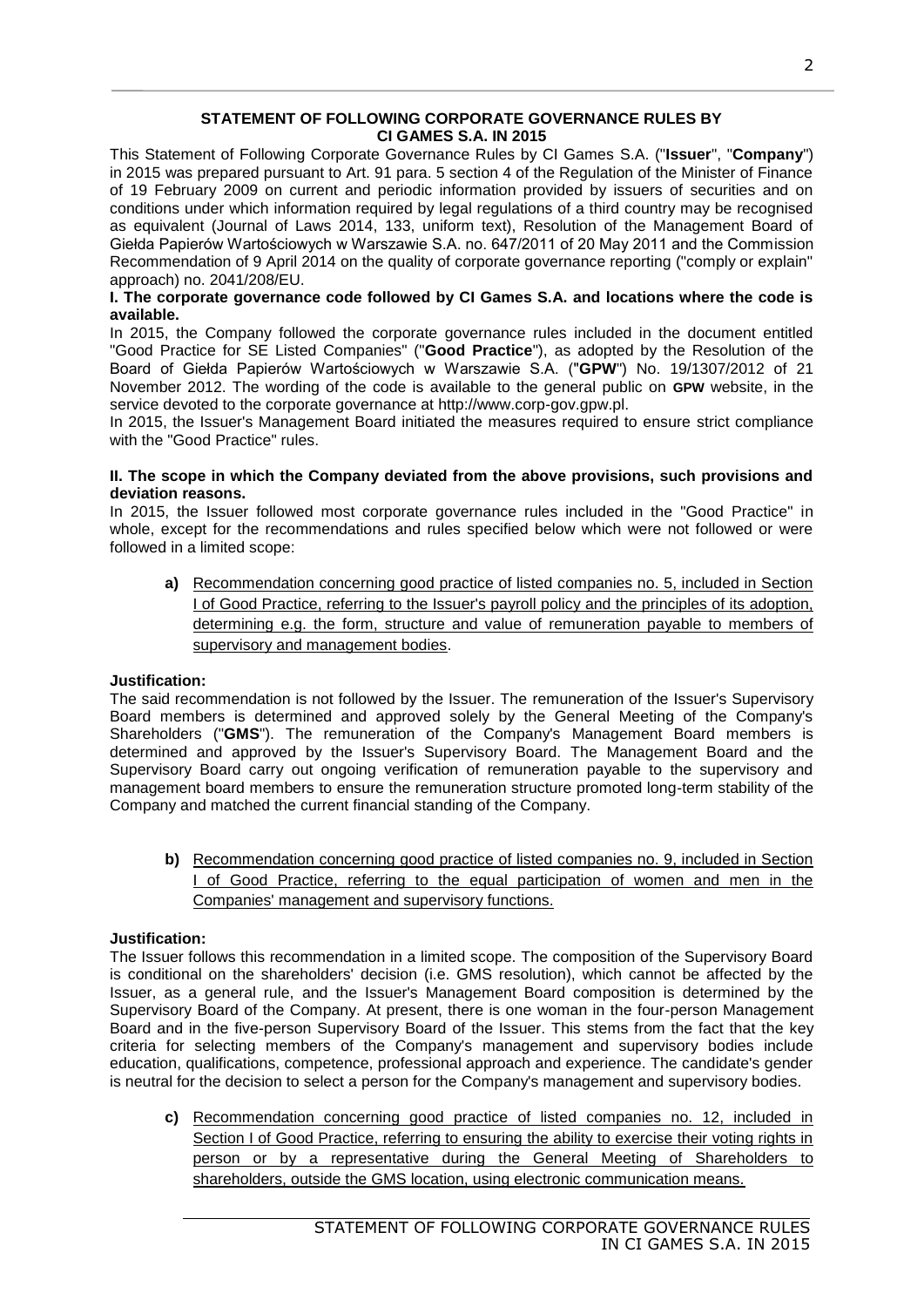# **Justification:**

The said recommendation is not followed by the Issuer. The Company enables shareholders to exercise their voting rights in person or by a representative during the GMS, solely in the GMS location.

This stems from the fact that the Company has not provided for the ability to participate in the General Meeting using any electronic communication means, speak during the GMS using such means, or exercise the voting right at the GMS using such means or by mail so far. This resulted from the fact that due to the prospective legal and organisational/technical risks, likely to compromise the correct course of the GMS in connection with providing such communication and voting method to shareholders, the Company would like to resort to more traditional methods which enable to exercise the voting right in person or by a representative at the GMS. According to the Company's Management Board, the rules behind exercising voting rights at the GMS, in person or by a representative, enable shareholders to exercise their voting rights granted by the shares and sufficiently secure the interests of all shareholders.

The Company's Management Board does not exclude this rule in the future, especially when it decides this solution will enable the Company's shareholders to exercise their voting rights more efficiently.

**d)** Rule no. 1 item 2a specified in section II of Good Practice — "Good Practice Followed by the Management Boards of Listed Companies", under which there is information on the share of women and men in the Company's Management Board and Supervisory Board for the last two years, published every year, in Q4, on the Company's website.

# **Justification:**

The said rule is not followed by the Issuer. On the Company's website, i.e. www.cigames.com, in "Investor Relations" tab, there are all annual Company's reports available, starting from the Company's debut at GPW in 2007, comprising information on the composition and any changes in the composition of the management and supervisory bodies of the Company for particular financial years. Moreover, all changes to the composition of the management and supervisory bodies of the Company are published within the information obligations fulfilled by the Company. Consequently, the Issuer does not publish the information separately on their website. Compare comments in section II letter b) above.

**e)** Rule no. 1 item 9a specified in section II of Good Practice — "Good Practice Followed by the Management Boards of Listed Companies", under which the Issuer should publish the audio or video recordings of the General Meeting on the Company's website.

# **Justification:**

The said rule is not followed by the Issuer. The Company has not recorded the General Meeting so far in audio or video form, believing that the existing information-related policy of the Issuer and the form of the General Meetings of Shareholders is sufficient and satisfactory for all Company's shareholders. The Company's shareholders have not raised any objections to the course of the Issuer's GMS. Nevertheless, the Company's Management Board tries to ensure every form of the Company's GMS meets the expectations of shareholders and investors, and to ensure that the postulate of audio or video recording of the GMS is considered during future GMS. Only after such a GMS form is adopted by the Company, it will be possible and justified to publish the recordings from the meeting on the corporate website of the Issuer.

**f)** Rule no. 1 item 14 specified in section II of Good Practice — "Good Practice Followed by the Management Boards of Listed Companies", under which the information concerning the rule followed by the Company with respect to changing the body authorised to audit financial statement or information about the absence of such a rule should be published on the Company's website.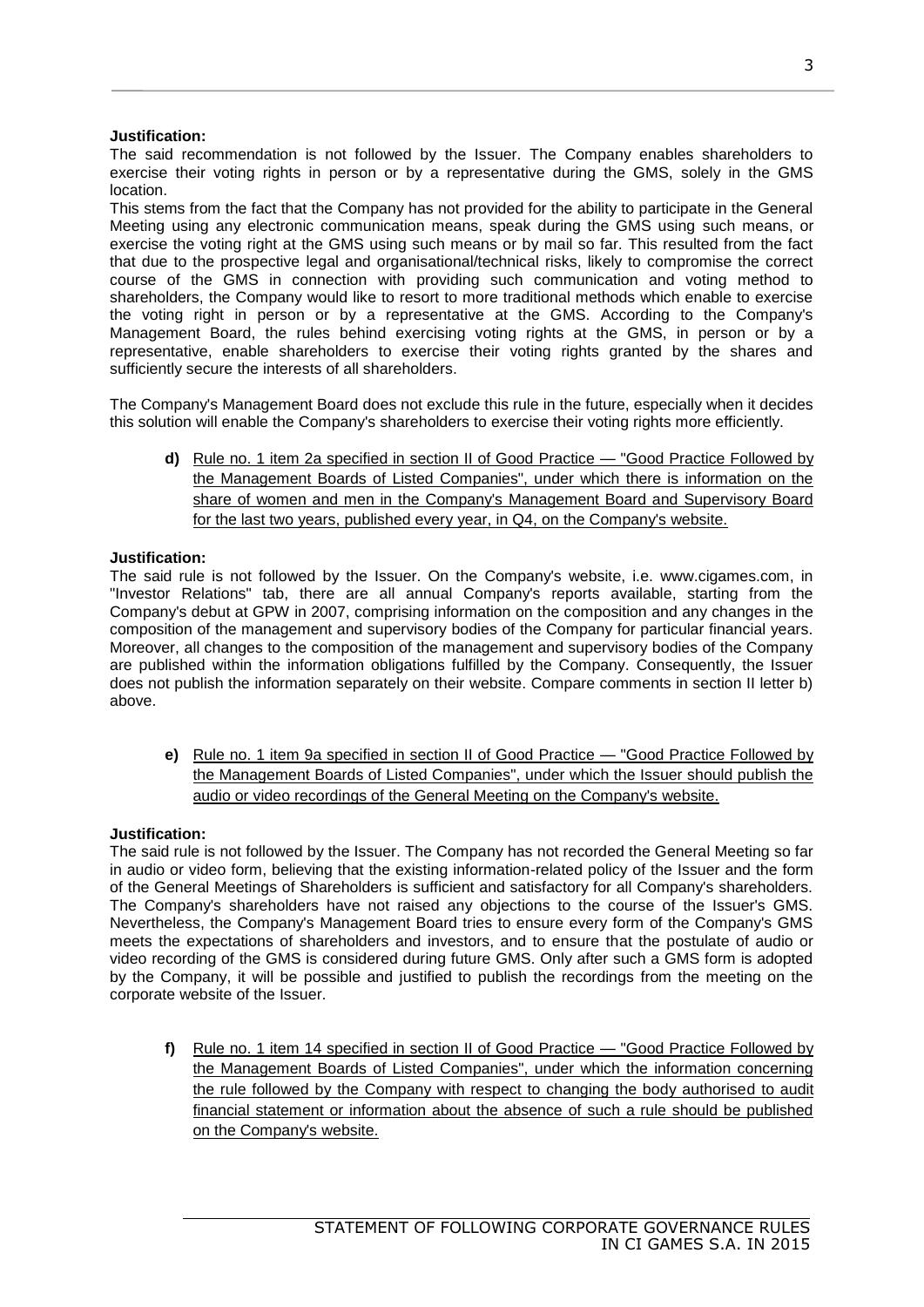# **Justification:**

The said rule was not followed by the Issuer throughout 2015, the Issuer started to follow it in December 2015.

The Company's Supervisory Board, pursuant to the Company's Articles of Association and provisions of the Polish Commercial Companies' Code, selects an auditor to carry out mid-year audit of the financial statement and annual financial statement of the Company and Issuer's Financial Group every year. The Company has no rule concerning changing the entity authorised to audit financial statement which has not been announced on the Company's website so far. The Company, as a public interest entity pursuant to the Act of 7 May 2009 on Statutory Auditors, their Self-Governing Organisation, Entities Authorised to Audit Financial Statements and on Public Oversight (Journal of Laws of 2015, item 1011, uniform text), complies with the obligation under Art. 89 of the said act, pursuant to which a key chartered auditor cannot carry out financial audit of a single public interest entity for longer than five years.

**g)** Rule no. 8 specified in section III of Good Practice — "Good Practice Followed by Supervisory Board Members", pursuant to which with respect to the tasks and functioning of committees within the Supervisory Board, it is necessary to adopt Enclosure I to the Commission Recommendation no. 2005/162 of 15 February 2005 on the role of nonexecutive directors (...).

# **Justification**

The said rule is partially followed by the Issuer. The Audit Committee was appointed within the Company's Supervisory Board in 2011. This Committee has been active all the time since its creation.

The tasks of the Audit Committee include, but are not limited to:

- a) monitoring of the financial reporting process;
- b) monitoring efficiency of the internal control system, internal audit and risk management;
- c) monitoring performance of the financial audit activities;
- d) monitoring independence of the statutory auditor and entity authorised to audit financial statements.

The Audit Commission, because of the scope of its tasks and competences, seems to be the most important of the Supervisory Board's committees, named in the Commission Recommendation 2005/162. This justifies its creation within the Issuer's organisation. No other Supervisory Board's committees were created as the other tasks are performed by the entire Supervisory Board of the Company, with its five members. Given the current organisation of the Issuer's enterprise, its size and distribution of competences and obligations between the Issuer's bodies, it does not seem expedient or necessary to create an appointment committee and remuneration committee.

- **h)** Rule specified in section 10, part IV of Good Practice "Good Practice Followed by Shareholders", according to which a company should enable its shareholders to participate in a General Meeting using electronic communication means through:
- 1) real-time broadcast of General Meetings;
- 2) real-time bilateral communication where shareholders may take the floor during a General Meeting from a location other than the General Meeting.

# **Justification**

The said rule is not followed by the Issuer. The Company's Management Board, having analysed all technical, organisational, financial and legal aspects, did not decide to broadcast the General Meeting of Shareholders in real time or to provide two-way communication to shareholders in real time during the GMS in 2015. However, the Company's Management Board declares that each time, organising the GMS, it considers the legitimacy and expediency of following the said rule and carries out versatile assessment of using the electronic communication means during the Company's GMS.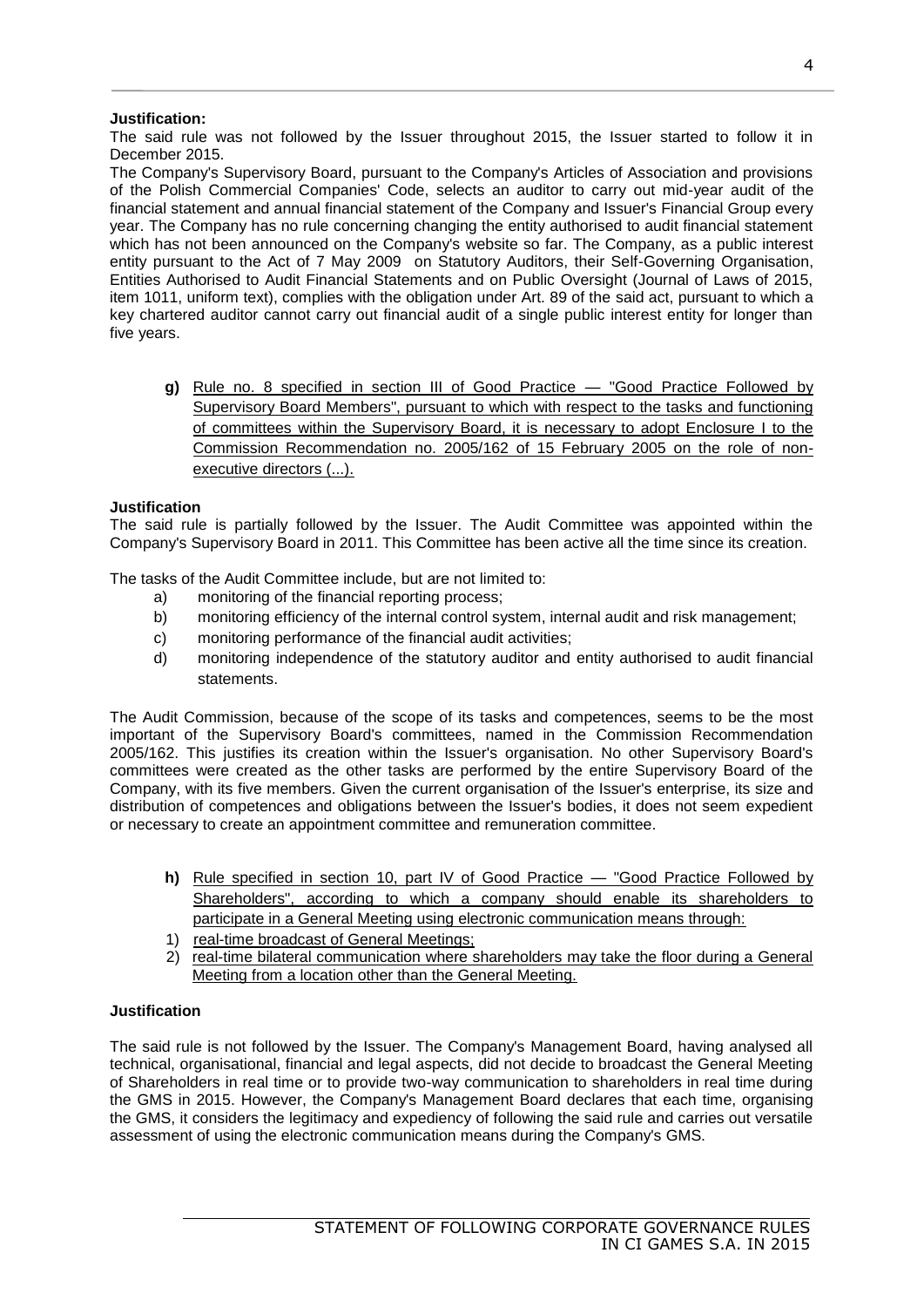#### **III. Description of the major properties of the internal control and risk management systems employed by the Company with respect to the financial statement preparation.**

The Company has an internal control system with respect to accounting and preparing financial statements, offering reliable and clear presentation of the Issuer's financial standing. The control system is supervised by the Company's Management Board. The internal control system in the scope it is connected with the financial statement covers e.g. the control of buying and selling and cash circulation. The Company has applied appropriate methods to secure access to data and computer system for their processing, including storage and protection of books and accounting documents. The annual financial statements of the Company are audited by a qualified and authorised entity, selected by the Company's Supervisory Board, whereas the mid-year statements are revised by the same entity.

The financial statements of the Company are published in line with the applicable regulations. Risk management is based on an efficient internal control system within the financial reporting, the assumptions of which are to ensure adequacy and correctness of financial information included in the financial statements and periodic reports.

In the financial reporting process, one of the basic control components is the financial statement verification by an independent auditor whose tasks include e.g.: revision of the mid-year consolidated financial statement and audit of the individual and consolidated annual financial statement of the Issuer. The independent auditor, i.e. statutory auditor, is selected by the Supervisory Board by means of the applicable resolution. Every year, the Issuer's Supervisory Board assesses also the Company's financial statements audited before with respect to their conformity to the books and documents, as well as facts. The Supervisory Board notifies the GMS of the results of this assessment in its annual report.

**IV. Shareholders holding, indirectly or directly, significant blocks of shares, with the number of shares held by those entities, their percentage share in the share capital, number of votes resulting therefrom and their percentage share in the overall number of votes during the General Meeting.** 

The overall number of votes at the General Meeting of the Company Shareholders is 13,914,999 (say: thirteen million nine hundred fourteen thousand nine hundred ninety nine) votes.

**The Company's shareholding (being a parent company in CI Games Capital Group) as at submission of this periodic report/statement on following the corporate governance rules for 2015**

| <b>Item</b>                                                      | Number of<br>shares | % in share<br>capital | <b>Number of</b><br>votes at GSM | % of votes at<br><b>GSM</b> |
|------------------------------------------------------------------|---------------------|-----------------------|----------------------------------|-----------------------------|
| Marek Tymiński                                                   | 6,366,357           | 45.80%                | 6,366,357                        | 45.80%                      |
| Other shareholders                                               | 6,775,754           | 48.70%                | 6,775,754                        | 48.70%                      |
| <b>Towarzystwo Funduszy</b><br>Inwestycyjnych PZU Spółka Akcyjna | 772,888             | 5.60%                 | 772,888                          | 5.60%                       |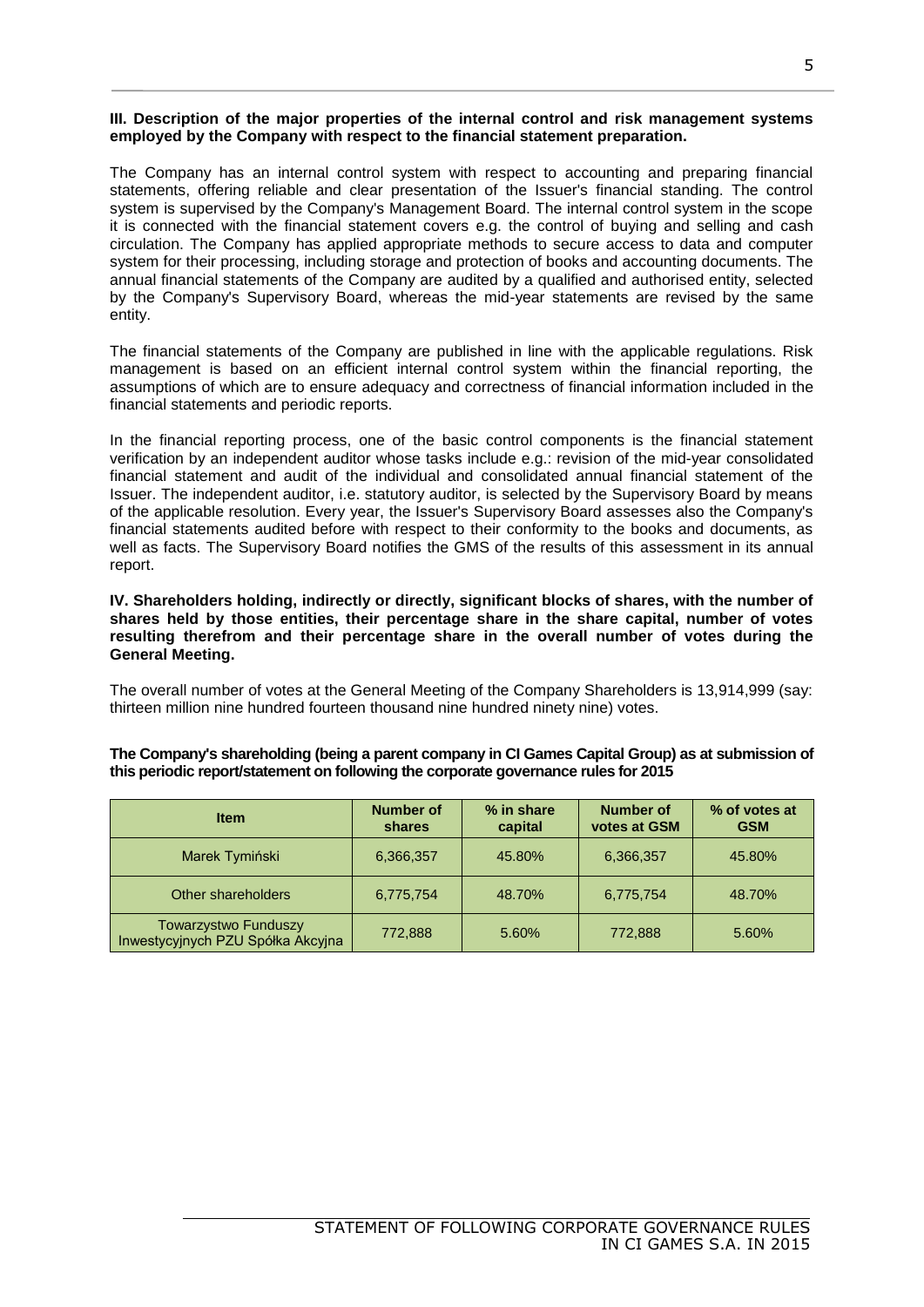

# **V. Holders of any securities offering special control rights.**

There are no securities of the Company offering any special control rights to their holders. All shares of the Company are ordinary shares, without any individual privileges or any share-related ones. Such a structure does not offer any special control rights. The only determinant of the control exercised in the Company by shareholders (at the GMS) is the number of shares (a fraction in the share capital of the Company, translating into the share of each shareholder in the overall number of shares in the Company) which complies with the general rule of the Polish Commercial Companies' Code and corresponds to two major rules followed in a public company, i.e. the rule "one share — one vote" and the rule of shareholders' right proportionality to the number of shares held by them.

**VI. All limitations concerning the exercise of voting right, e.g. limitation of the voting right exercise for holders of a specific fraction or number of votes, time-related limitations concerning the limitation of voting right exercise or provisions pursuant to which the capital rights related to securities are separate from the securities held, in cooperation with the Company.**

The Company has no limitations concerning the exercise of voting right in the above scope.

# **VII. All limitations concerning the transfer of the ownership title to the Company's securities.**

All shareholders, whose share in the Issuer's share capital exceeded 2% as at the date when the prospectus of City Interactive S.A. was approved, obliged to the Company that during twelve months after the date of the first listing of the Issuer's shares at GPW they shall not encumber, pledge, except for any pledge for the bank to secure a loan, shall not sell or transfer the ownership title otherwise, and shall not oblige to carry out such activities with respect to all shares or a fraction thereof, in any way, to any person, without a consent for such an activity granted by the Company's Supervisory Board. The obligation was to become invalid if the Company's share price (closing price at GPW) exceeds the issue price by at least 20%.

The said obligation referred to the total number of 8,987,265 A series shares held by the shareholders named above which constituted 90% of the shares held by them as at the prospectus approval.

All shares subject to any agreements limiting their transferability, were deposited at securities accounts kept by Dom Maklerski IDMSA.

In July 2007, the Company issued 40,000 B series shares with the issue price of PLN 1, as a part of the incentive programme for its employees and important associates. Those taking the B series shares executed "lock-up" agreements with the Company, limiting their right to sell the shares for two or three years. In this way the Issuer's employees or associates, holding 40,000 B series shares of City Interactive S.A. altogether, i.e. 100% B series shares of the Issuer, executed agreements with the Company, excluding transferability of 100% B series shares for 1 year and:

- 70% of B series shares held for one more year for 20,150 shares altogether;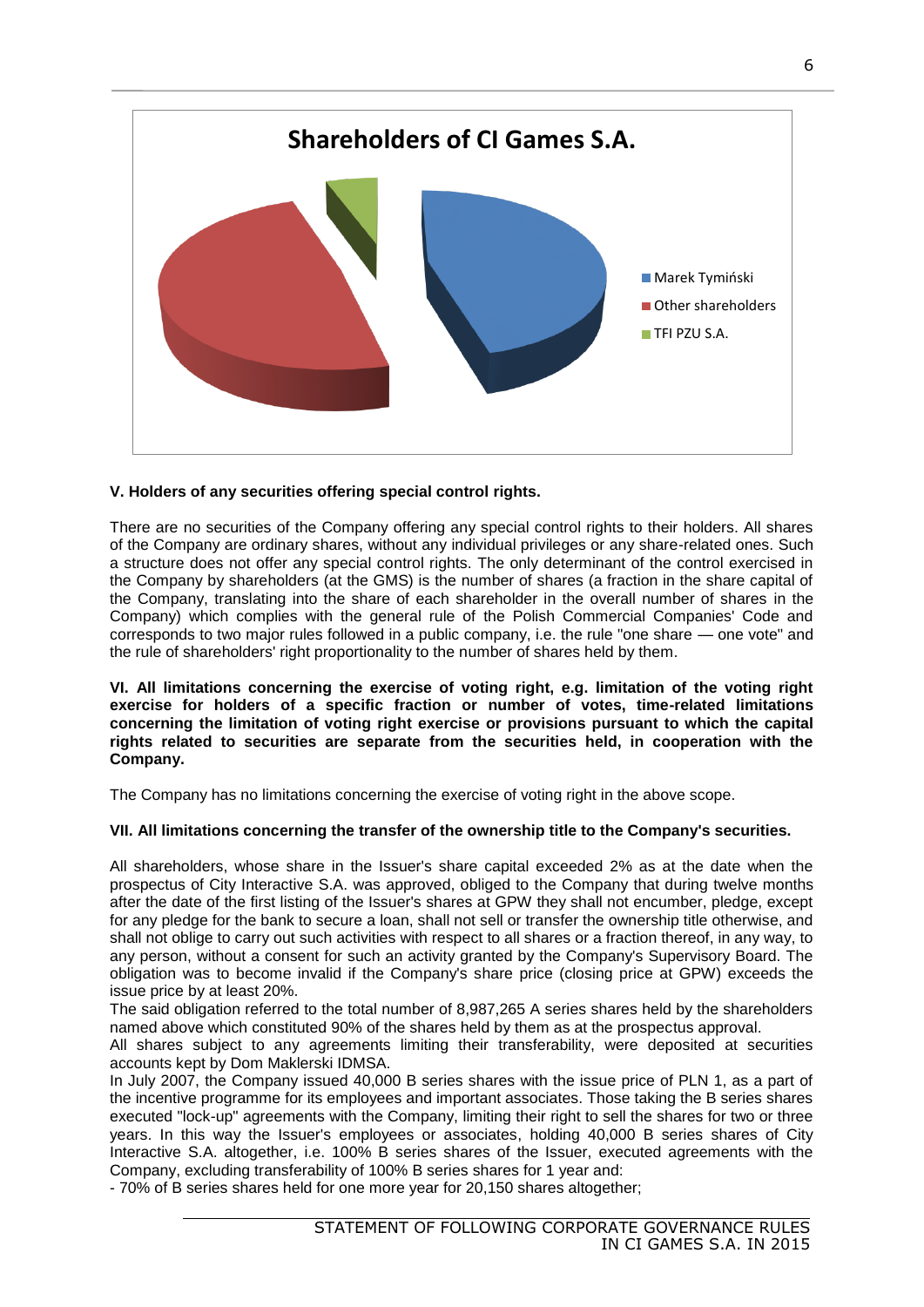- 90% of B series shares held for two more years for 19,850 shares altogether;

Moreover, some of the incentive programme participants acquired also A shares bought for PLN 1. The Issuer's employees and associates, holding 35,650 A shares of City Interactive S.A. altogether, obliged not to sell 100% of shares held by them for 1 year and 90% of shares for another two years.

All shares subject to any agreements limiting their transferability, were deposited at securities accounts kept by Dom Maklerski IDMSA.

If the employment or cooperation with the shareholder holding the said shares acquired during the incentive programme was terminated, the shares were transferred to another person named by the Company's Management Board.

In June 2009, 110,000 ordinary D series shares were issued. The shares were acquired by the Company's employees for the issue price of PLN 1 per share. There are no limitations concerning exercise of the voting right resulting from the Issuer's shares acquired within the said incentive programme.

In December 2013, within a private subscription, 1,264,999 ordinary E series shares were issued. The shares were acquired for the issue price of PLN 9 per share. There are no limitations concerning exercise of the voting right resulting from the Issuer's E series shares.

#### **VIII. Rules concerning appointment and dismissal of the directors and their rights, including the right to decide on the shares issue or redemption of shares.**

The rules concerning appointment and dismissal of the directors are determined in the provisions of the Polish Commercial Companies' Code and the Articles of Association.

The most important rules adopted by this respect are as follows:

- the number of the Management Board members is determined by the Company's Management Board comprising 1 to 5 people;
- the Management Board members are appointed and dismissed by the Supervisory Board for the five-year term of common office;
- The Management Board carries out the Company's affairs and represents the Company outside, except for the matters reserved for the General Meeting of Shareholders or Supervisory Board.

The resolutions concerning issue or redemption of shares are made by the General Meeting of Shareholders. The GMS resolutions concerning the issue of convertible bonds and subscription warrants, amendments to the Articles of Association, increase and decrease of the share capital are adopted by 3/4 of votes, pursuant to the provisions of the Polish Commercial Companies' Code.

# **IX. Rules to amend the Articles of Association.**

The rules concerning amendment of the Articles of Association are determined in the provisions of the Polish Commercial Companies' Code and the Articles of Association. The Articles of Association are available at the Issuer's website: www.cigames.com, in the "Investor Relations" tab. Pursuant to the Articles of Association, the amendment requires adoption of an applicable resolution of 3/4 (three fourths) of votes at the GMS.

#### **X. The Method of the General Meeting of Shareholders' operation and its basic rights, and the rights of shareholders and the method of their exercise.**

The General Meeting of Shareholders is held in line with the rules specified in the Commercial Companies' Code, the Articles of Association and the Rules of the General Meeting of Shareholders. The Articles of Association and the GMS Rules are available at the Company's website: www.cigames.com, in the "Investor Relations" tab.

The shareholders' rights and obligations related to the participation in the General Meeting of Shareholders, and to the exercise of the voting right are specified in the Commercial Companies' Code and the Articles of Association, as well as in the regulations of the capital market.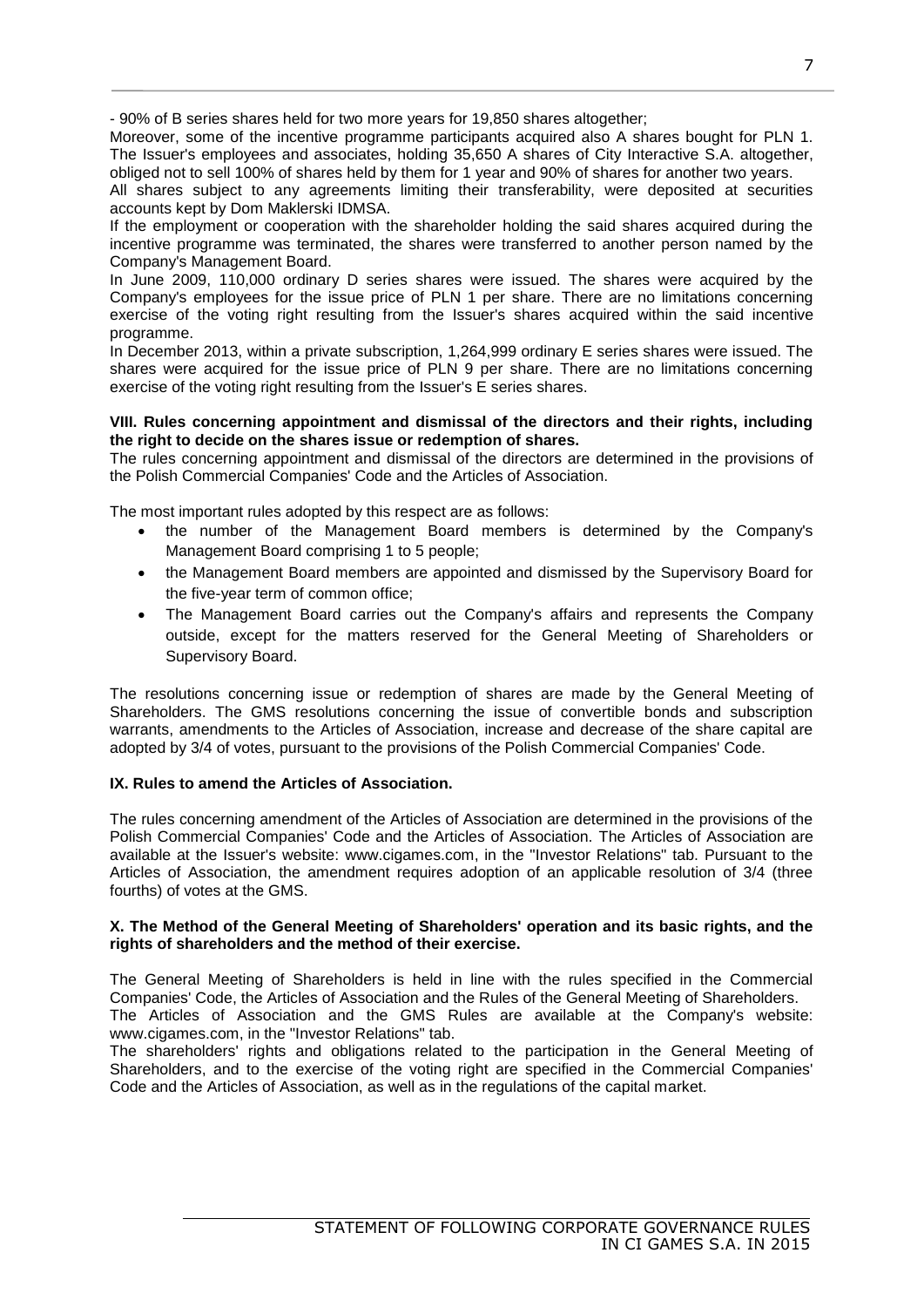**XI. Composition and the rules of operation of the Company's management and supervisory bodies, and their committees.** 

**CI Games S.A. Management Board**

| Marek Tymiński         | Management Board President for the whole 2015 |
|------------------------|-----------------------------------------------|
| Adam Pieniacki         | Management Board Member for the whole 2015    |
| <b>Monika Rumianek</b> | Management Board Member since 24 June 2015    |
| Łukasz Misiurski       | Management Board Member since 24 June 2015    |

#### **CI GAMES S.A. Supervisory Board**

| Krzysztof Sroczyński       | Supervisory Board Chairman till 7 September 2015 |
|----------------------------|--------------------------------------------------|
| <b>Marek Dworak</b>        | Supervisory Board Member till 7 September 2015   |
| Lech Tymiński              | Supervisory Board Member till 7 September 2015   |
| Grzegorz Leszczyński       | Supervisory Board Member for the whole 2015      |
| <b>Tomasz Litwiniuk</b>    | Supervisory Board Member for the whole 2015      |
| Dasza Gadomska             | Supervisory Board Chairman from 7 September 2015 |
| <b>Mariusz Sawoniewski</b> | Supervisory Board Member from 7 September 2015   |
| Norbert Biedrzycki         | Supervisory Board Member from 7 September 2015   |

The rules of the management and supervisory bodies' operation are specified in the provisions of the Commercial Companies' Code, Articles of Association and in the Management Board Rules and the Supervisory Board Rules. The Articles of Association, the Management Board Rules and the Supervisory Board Rules are available at the Company's website: www.cigames.com, in the "Investor Relations" tab.

The Audit Committee was created within the Supervisory Board in 2015.

#### **The Audit Committee includes:**

| <b>Marek Dworak</b>        | Audit Committee Chairman till 7 September 2015                                                                |
|----------------------------|---------------------------------------------------------------------------------------------------------------|
| <b>Tomasz Litwiniuk</b>    | Audit Committee Deputy Chairman till 28 September 2015 and<br>Audit Committee Chairman from 28 September 2015 |
| Krzysztof Sroczyński       | Audit Committee Chairman till 7 September 2015                                                                |
| Dasza Gadomska             | Audit Committee Member from 28 September 2015                                                                 |
| <b>Mariusz Sawoniewski</b> | Audit Committee Member from 28 September 2015                                                                 |

Mr Marek Dworak and Tomasz Litwiniuk are/were members of the Audit Committee, meeting the independence criteria and qualified in the field of accounting and financial audit, named in the Act of 7 May 2009 on Statutory Auditors, their Self-Governing Organisation, Entities Authorised to Audit Financial Statements and on Public Oversight (Journal of Laws of 2009, no. 77, item 649 as amended).

After 28 September 2015, all members of the Audit Committee meet the independence criteria, and Mr Tomasz Litwiniuk and Mariusz Sawoniewski are qualified in the field of accounting and financial audit, as mentioned above.